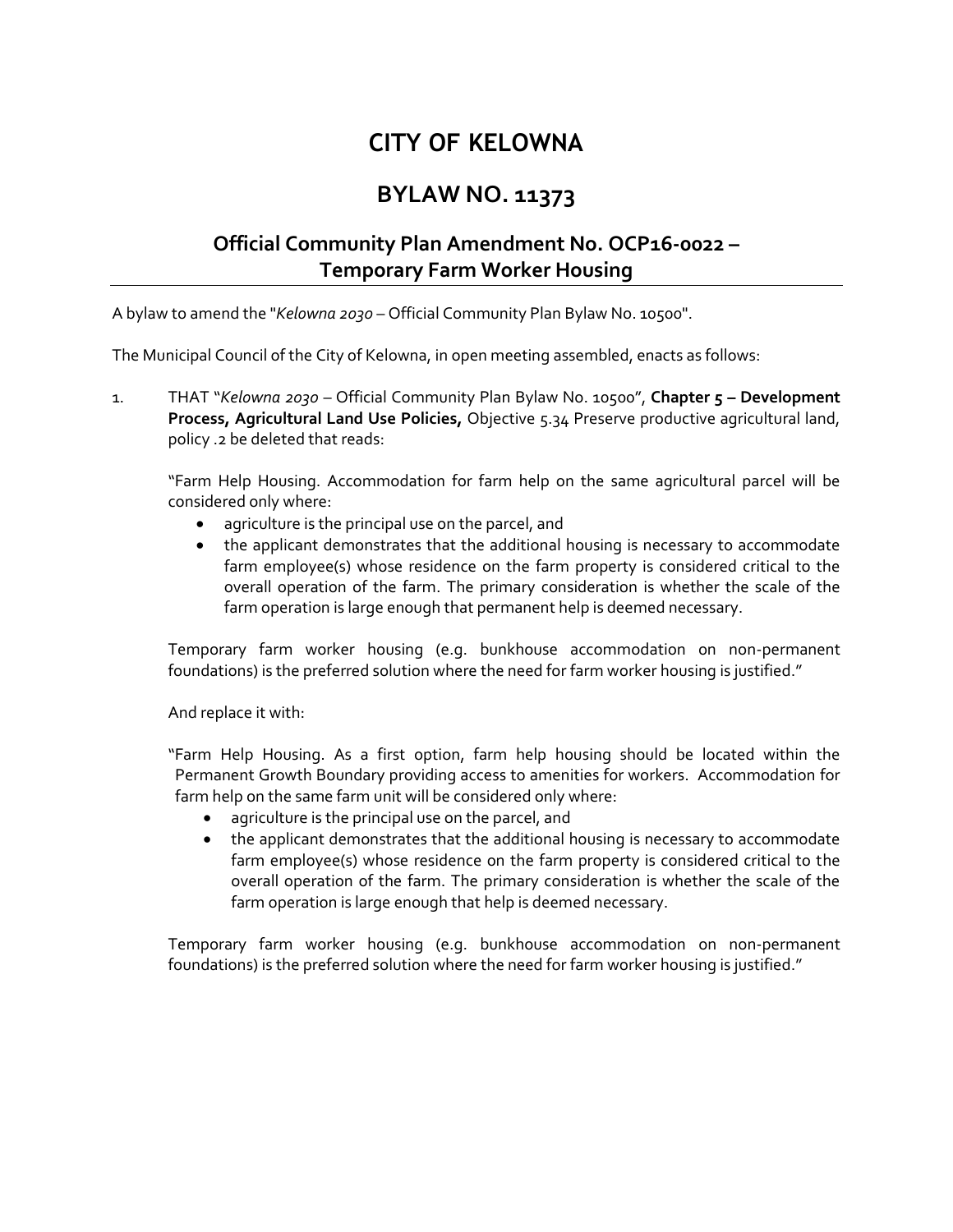2. THAT "*Kelowna 2030* – Official Community Plan Bylaw No. 10500", **Chapter 15 – Farm Protection DP Guidelines, Category** be amended by deleting:

"Sec. 919 (c) of the Local Government Act for the protection of farming."

And replace it with the following:

"Sec. 488 (1) (c) of the Local Government Act for the protection of farming."

- 3. THAT "*Kelowna 2030* Official Community Plan Bylaw No. 10500", **Chapter 15 – Farm Protection DP Guidelines, Properties Affected** 1. b ii be amended by deleting the reference to "agri-tourist accommodation" and renumber subsequent sub-paragraphs;
- 4. THAT "*Kelowna 2030* Official Community Plan Bylaw No. 10500**", Chapter 15 – Farm Protection DP Guidelines, Guidelines** be amended by adding a new section 1.8 in its appropriate location:

"1.8 Design temporary farm working housing such that:

- Temporary farm worker housing should use all existing dwellings within the farm unit, prior to building new temporary farm worker housing, unless the existing dwellings are used for a use consistent with the Agriculture Land Commission Act. Alternatively, the existing dwellings on the farm unit must be removed, decommissioned to an approved use or demolished including decommissioning the existing septic system, prior to the authorization of a new temporary farm worker housing structure.
- Temporary farm worker housing footprint should be contiguous with the residential footprint (i.e. homeplate) and / or within 50 metres of the road and/or located to maximize agricultural potential and limit negative impacts on the farm parcel.
- Temporary farm worker housing should have a minimum 3 metre wide vegetated buffer for screening to adjacent property lines and between the temporary farm worker housing and active farming areas.
- 5. This bylaw shall come into full force and effect and is binding on all persons as and from the date of adoption.

Read a first time by the Municipal Council this  $10^{th}$  day of April, 2017.

Considered at a Public Hearing on the 2<sup>nd</sup> day of May, 2017.

Amended at first reading by the Municipal Council this

Re-considered at a Public Hearing on the

Read a second and third time by the Municipal Council this